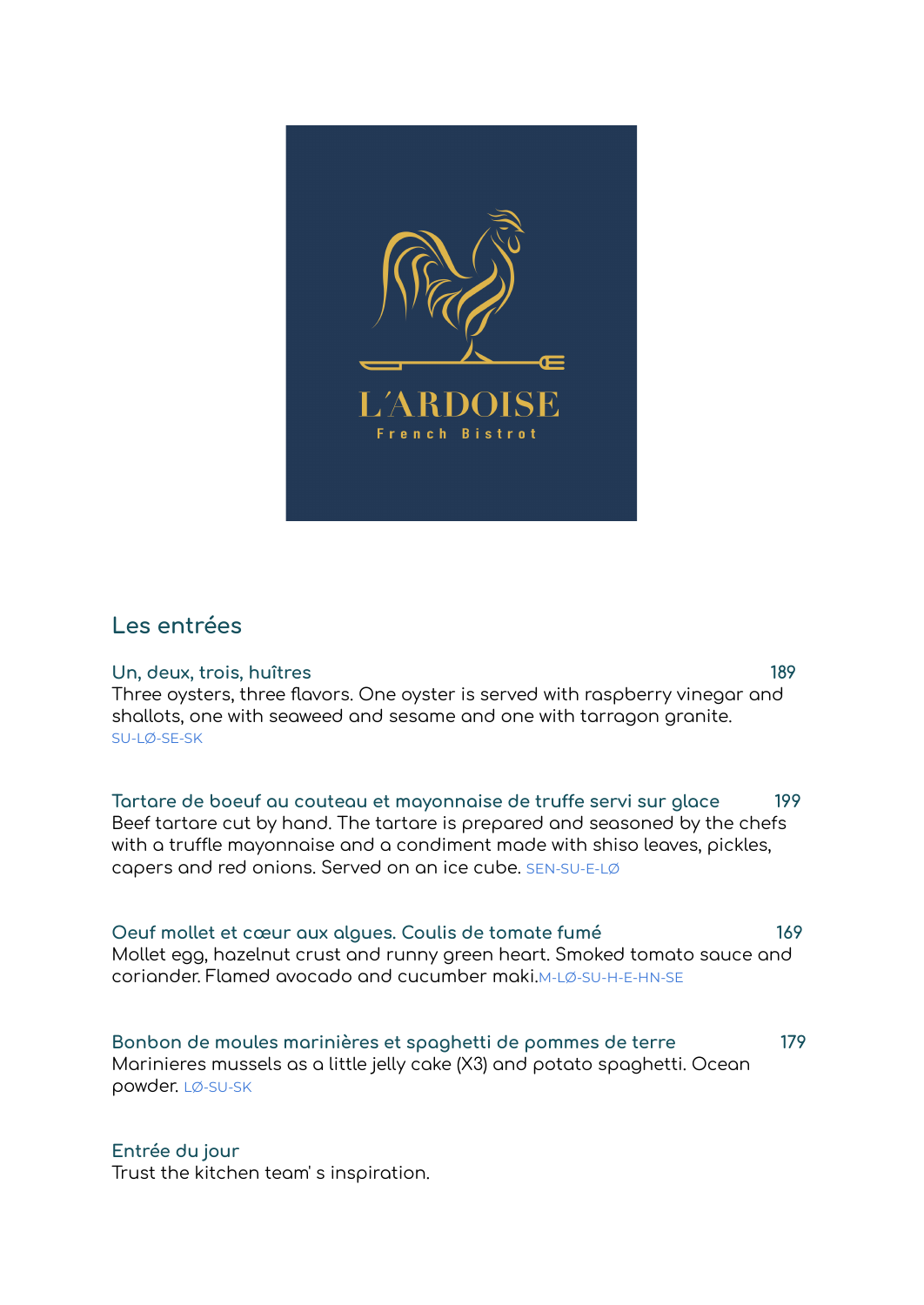# **Les plats**

# Couscous, carrots, burnt eggplant, baby fennel, olives, preserved lemon, coriander, tomatoes, mint, cherry tomatoes, roasted sweet potatoes and spices. LØ-SU-SEL-H **Mignon de cochon, jus d'ail noir et purée de carottes roties 379** Pork tenderloin and black garlic sauce. Roasted carrots puree and fondant potatoes. Black bread tuiles and micro herbs. M-SEL-SU-LØ-H **Raie aux câpres fumée, vierge de printemps et déclinaison de maïs 369** Smoked pan-seared skate fish, grilled corn capers and cherry tomatoes relish. Pan-seared white and yellow corn. Smoked pop-corn. M-LØ-F **Magret de canard, de Dakar à Beijing 439** Marinated and roasted duck breast. Peanut crust and yuzu and soy sauce. Roasted sweet potato and burnt eggplant. Roasted carrots puree. M-SU-LØ-SEL-SO-PE

**Lorsque le cabillaud voit la vie en vert 389** Roasted cod and tarragon crust. Ail des ours and pistachio pesto. Kefir milk, smoked eel and parsley risotto. Algeas tuiles, baby coriander. F-LØ-NØ-H-M-SEL

**B.B.B. (brisket beef bourguignon) en deux services 419** Beef brisket cook as a bourguignon. Roasted carrots petals and potatoes millefeuilles. Vegetal mushrooms raviole. M-LØ-SU-SEL-SEN

### **Suprême de poulet façon basquaise et tagliatelles à l'encre de seiche 399**

Chicken statler, basquaise sauce (tomato, olives, onion, paprika). Squid ink tagliatelles, trio of paprika sauce to create your own flavors. LØ-SU-BL-H-E-M

### **Plat du jour**

Main course of the day, cooked by the kitchen team's inspiration.

**Vegetarian tajine 359**